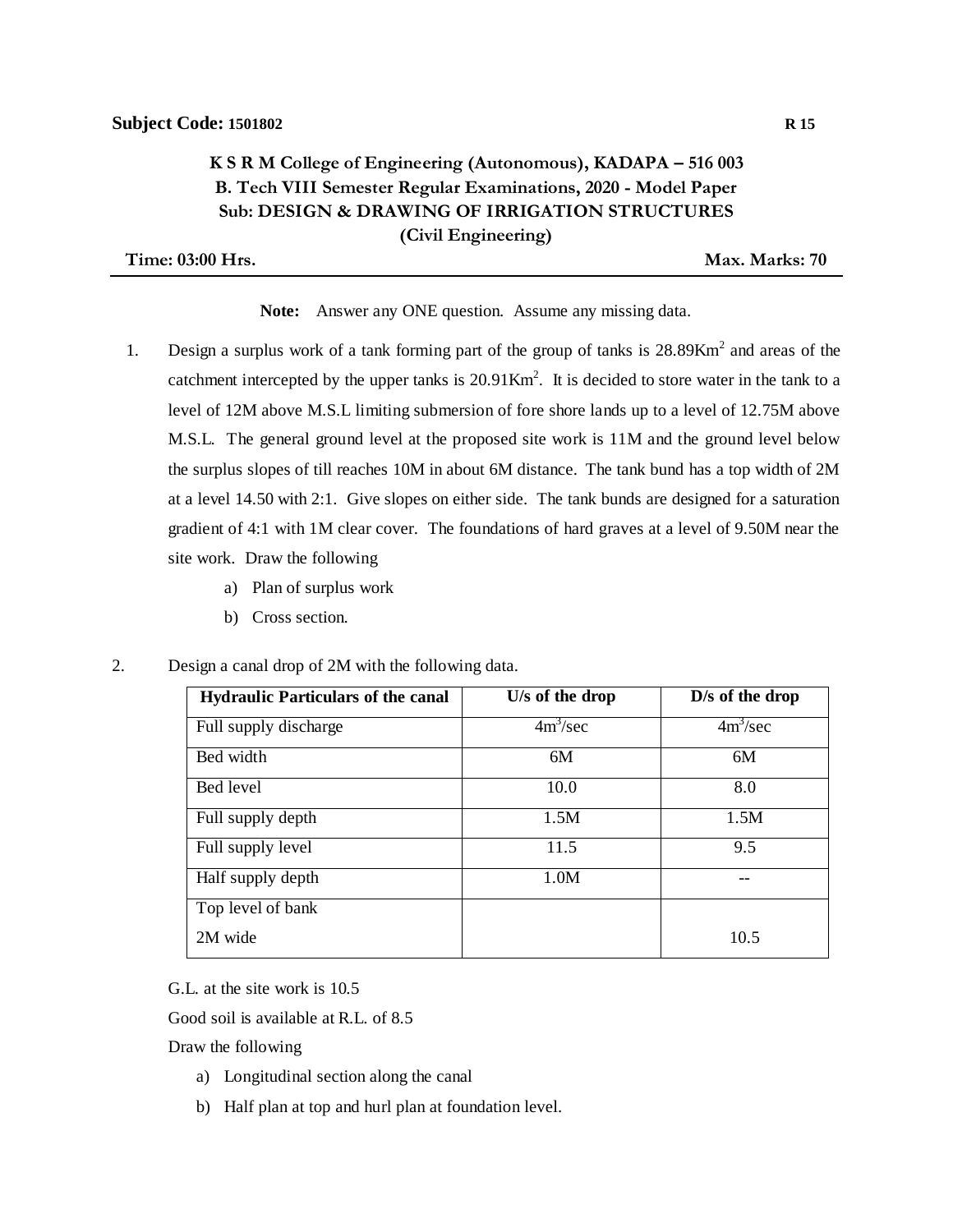### **Subject Code: 1501804**

### **K S R M College of Engineering (Autonomous), KADAPA – 516 003 B.TechVIII Semester Regular Examinations (R-15), 2020 - Model Paper Finite Element Method (Civil Engineering)**

**Time: 03:00 Hrs.** Max. Marks: 70

## **Answer any FIVE questions choosing one question from each unit All questions carry Equal Marks**

| S.No.          | <b>QUESTION</b>                                                                                                                                                                                                                                                                                                                                                                                                                                                                                                                                                                                                                                | <b>Marks</b> | CO                | <b>Blooms</b><br>Level |
|----------------|------------------------------------------------------------------------------------------------------------------------------------------------------------------------------------------------------------------------------------------------------------------------------------------------------------------------------------------------------------------------------------------------------------------------------------------------------------------------------------------------------------------------------------------------------------------------------------------------------------------------------------------------|--------------|-------------------|------------------------|
|                | Unit $-1$                                                                                                                                                                                                                                                                                                                                                                                                                                                                                                                                                                                                                                      |              |                   |                        |
| 1              | Explain the advantages and limitations of finite element method.<br>a)<br>b) Explain the different steps involved in FEM.                                                                                                                                                                                                                                                                                                                                                                                                                                                                                                                      | 7<br>7       | $\mathbf{1}$<br>1 | L2L2                   |
|                | <b>OR</b>                                                                                                                                                                                                                                                                                                                                                                                                                                                                                                                                                                                                                                      |              |                   |                        |
| $\overline{2}$ | a) Discuss briefly about Finite Element modeling and discretization.<br>b) Discuss briefly about Interpolation and Shape Function.                                                                                                                                                                                                                                                                                                                                                                                                                                                                                                             | $\tau$<br>7  | 1<br>1            | L3L3                   |
|                | Unit $-$ II                                                                                                                                                                                                                                                                                                                                                                                                                                                                                                                                                                                                                                    |              |                   |                        |
| 3              | Determine the nodal displacements at node 2, stresses in each material<br>and support reactions in the bar shown in Fig. due to applied force $P =$<br>$400 \times 10^3$ N and temperature rise of 30° C. Given:<br>$A_1 = 2400$ mm <sup>2</sup><br>$A_2 = 1200$ mm <sup>2</sup><br>$l_2 = 400$ mm<br>$l_1 = 300$ mm<br>$l_1 = 300$ mm<br>$E_1 = 0.8 \times 10^5$ N/mm <sup>2</sup><br>$E_2 = 2.6 \times 10^5$ N/mm <sup>2</sup><br>and $\alpha_1 = 23 \times 10^{-6}$ /C <sup>o</sup><br>$\alpha_2 = 14 \times 10^{-6} / C^{\circ}$<br>P<br><b>Steel</b><br>Aluminium<br>300 mm-<br>$-400$ mm<br>$(A_1, I_1, E_1, 1)$<br>$(A_2, I_2, E_2, 2)$ | 14           | $\overline{2}$    | L <sub>3</sub>         |
|                | <b>OR</b>                                                                                                                                                                                                                                                                                                                                                                                                                                                                                                                                                                                                                                      |              |                   |                        |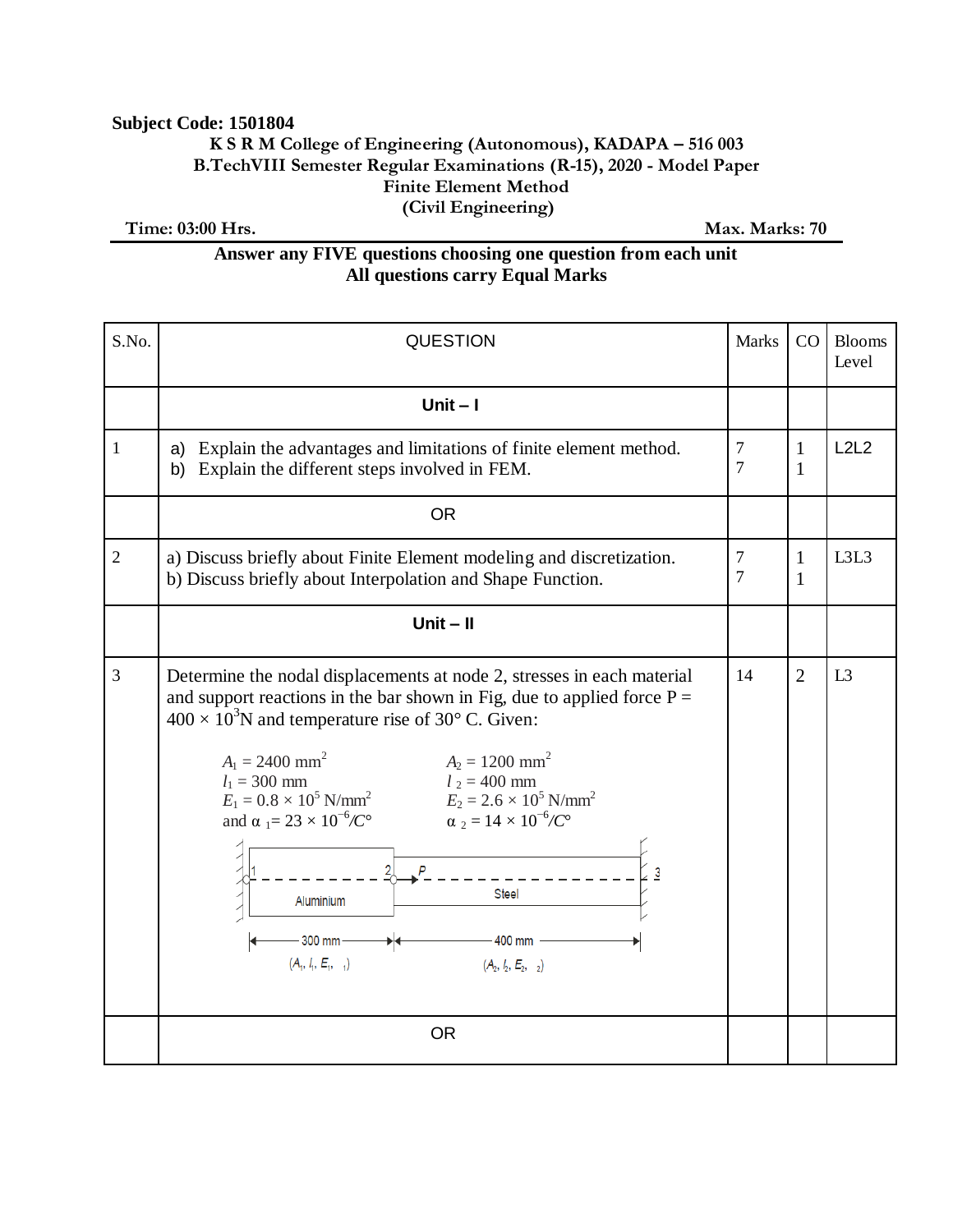| $\overline{4}$ | a) Explain the following: i) Natural coordinates, ii) Area coordinates, and<br>iii) Convergence and compatibility requirements for displacement<br>functions.<br>b) Using area coordinates, derive the shape functions for a $3$ -node $7$<br>triangular element                                                   | $\tau$ | $\overline{2}$<br>$\overline{2}$ | L2<br>L <sub>3</sub> |
|----------------|--------------------------------------------------------------------------------------------------------------------------------------------------------------------------------------------------------------------------------------------------------------------------------------------------------------------|--------|----------------------------------|----------------------|
|                | $Unit - III$                                                                                                                                                                                                                                                                                                       |        |                                  |                      |
| 5              | Calculate the displacements and stresses in a beam shown in fig 1.<br>Idealize the beam into two 'CST' elements shown in fig. Assume Plane<br>Stress condition take $\mu = 0.25$ , $E = 2 \times 10^5$ N/ mm <sup>2</sup> , thickness = 20mm<br>50 kN<br>(1)<br>600 mm<br>$\left( 2\right)$<br>$\leftarrow$ 700 mm | 14     | 3                                | L <sub>3</sub>       |
|                | <b>OR</b>                                                                                                                                                                                                                                                                                                          |        |                                  |                      |
| 6              | Determine the horizontal and vertical displacements of the nodes and the<br>stresses in each element. All elemens have $E = 200$ GPa and A = 250 mm <sup>2</sup>                                                                                                                                                   | 14     | 3                                | L <sub>3</sub>       |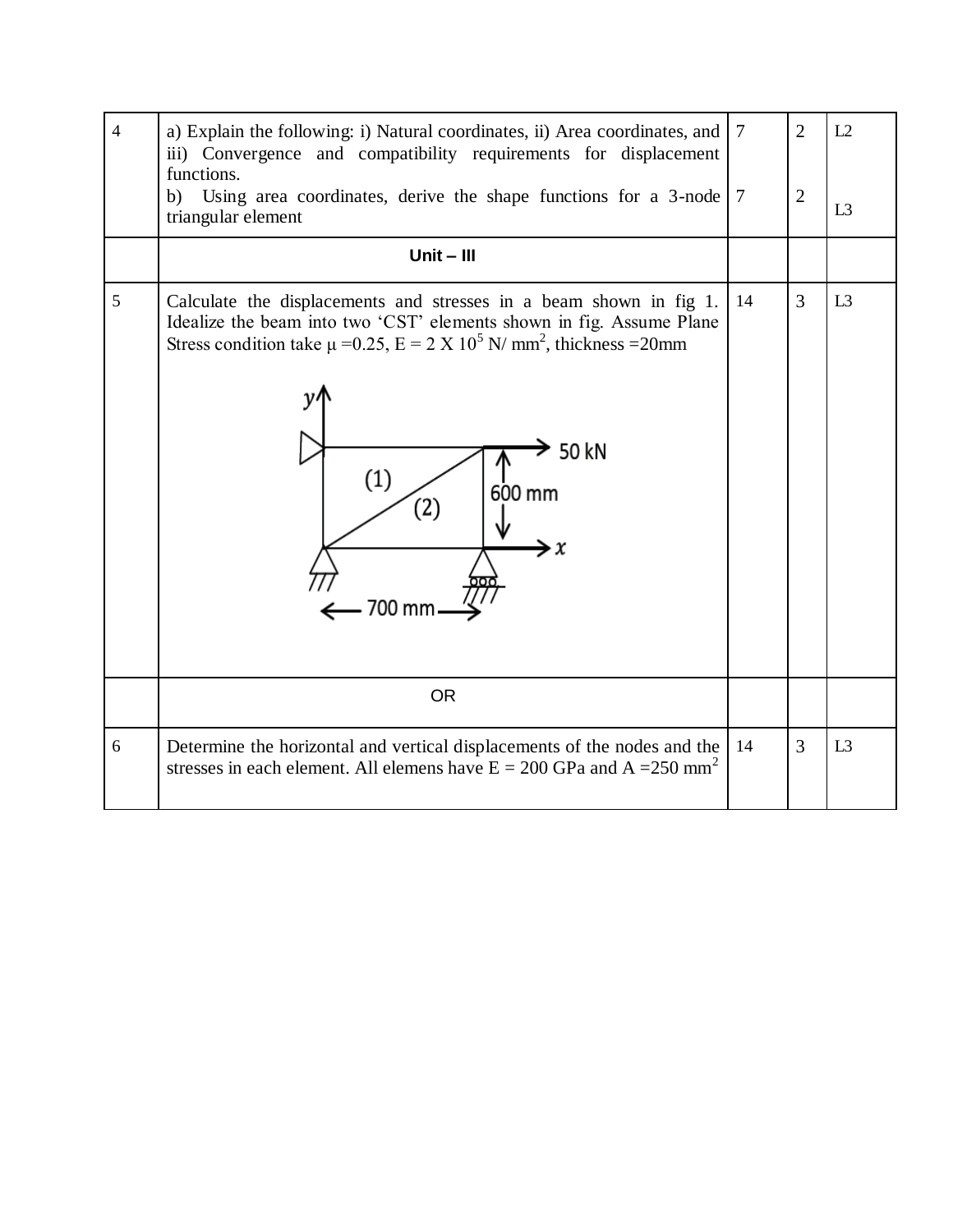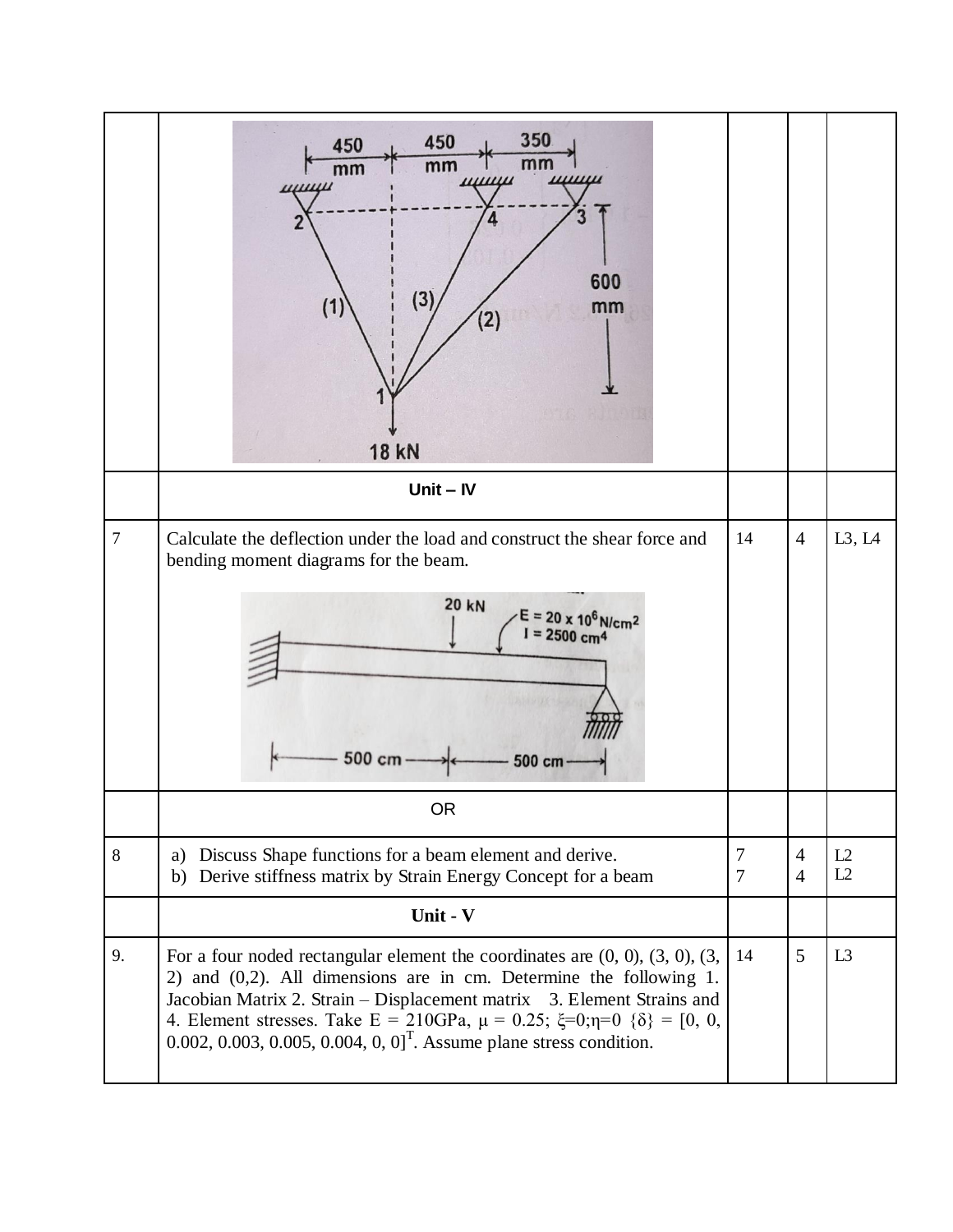|     | OF                                                                                                       |  |  |
|-----|----------------------------------------------------------------------------------------------------------|--|--|
| 10. | a) Discuss briefly static condensation.<br>b) Discuss briefly about solution techniques for static loads |  |  |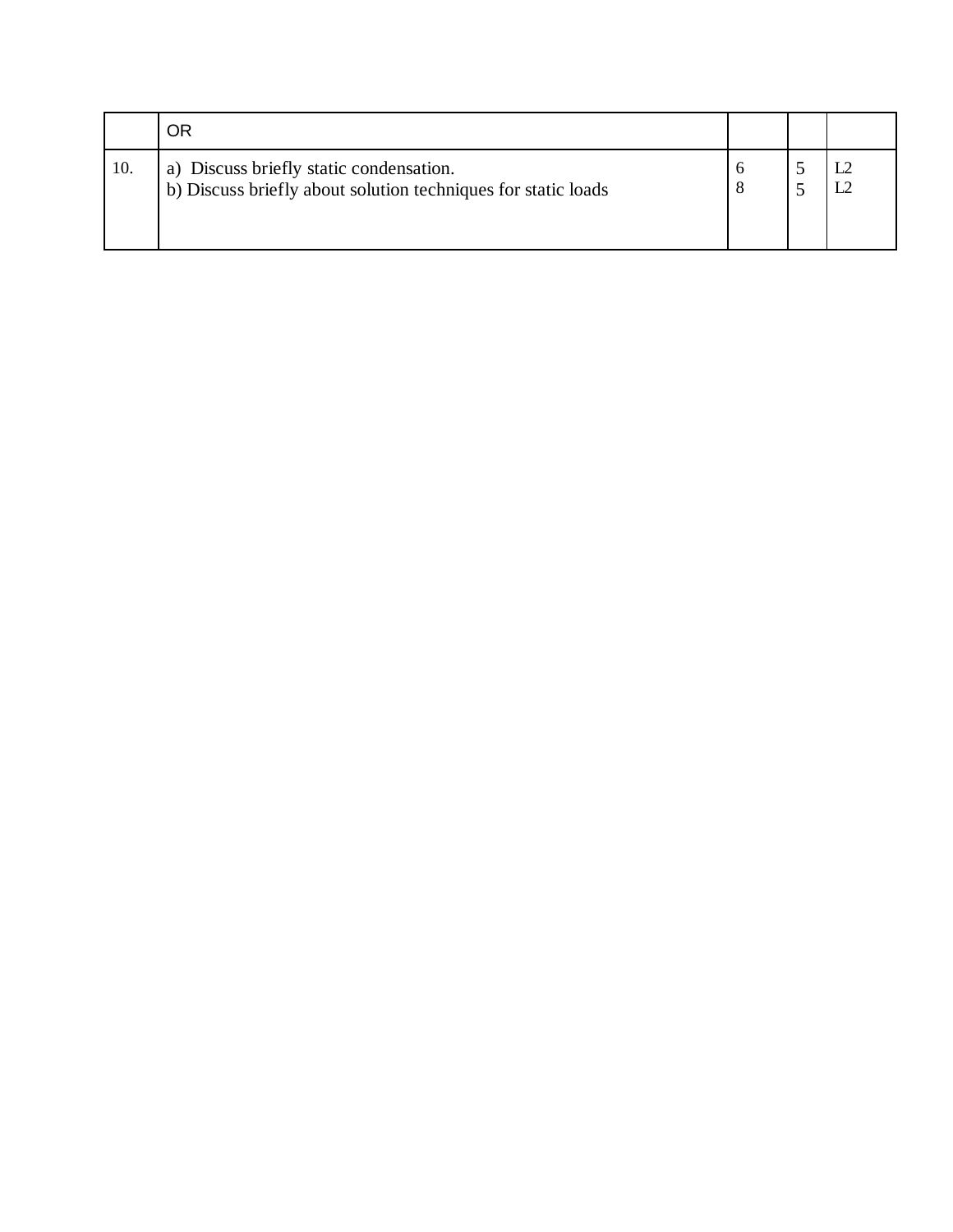**Time: 3 Hours Maximum: 70 Marks** 

# **Answer any five questions, choosing one question from each unit. All questions carry equal marks.**

#### **UNIT-I**

1. **(a)** Determine the merits and Demerits of Separate Sewerage system? **4M**

**(b)** A combined sewer of circular section is to be laid to serve an area of 250 hectares with a population of 50,000.Assuming an impermeability factor of 0.65 and time of concentration of rainfall "t" as 20 minutes. Calculate the size of the sewer when it has to half full with a velocity of 0.3m/s. **10M**

 **Or**

2.(a) What is Self-Cleaning Velocity and Non- Scouring Velocity? **4M**

(b) A combined sewer was designed to serve an area of 60 sq. km with an average population density of 185 persons/hectare. The average rate of sewage flow is 350 L/Capita/day. The maximum flow is 50% in excess of the average sewage flow. The rainfall equivalent of 12 mm in 24 h can be considered for design, all of which is contributing to surface runoff. What will be the discharge in the sewer? Find the diameter of the sewer if running full at maximum discharge? **10M**

#### **UNIT-II**

3.(a) Explain about BOD and COD ? **4M** (b) Derive the empirical equation for finding the 5 day BOD of the wastewater sample. And also determine the ultimate BOD? **10M OR**

4. **(a)** Briefly explain the Screening procedure in Wastewater treatment and also indicate the types of screens generally we employ? **4M**